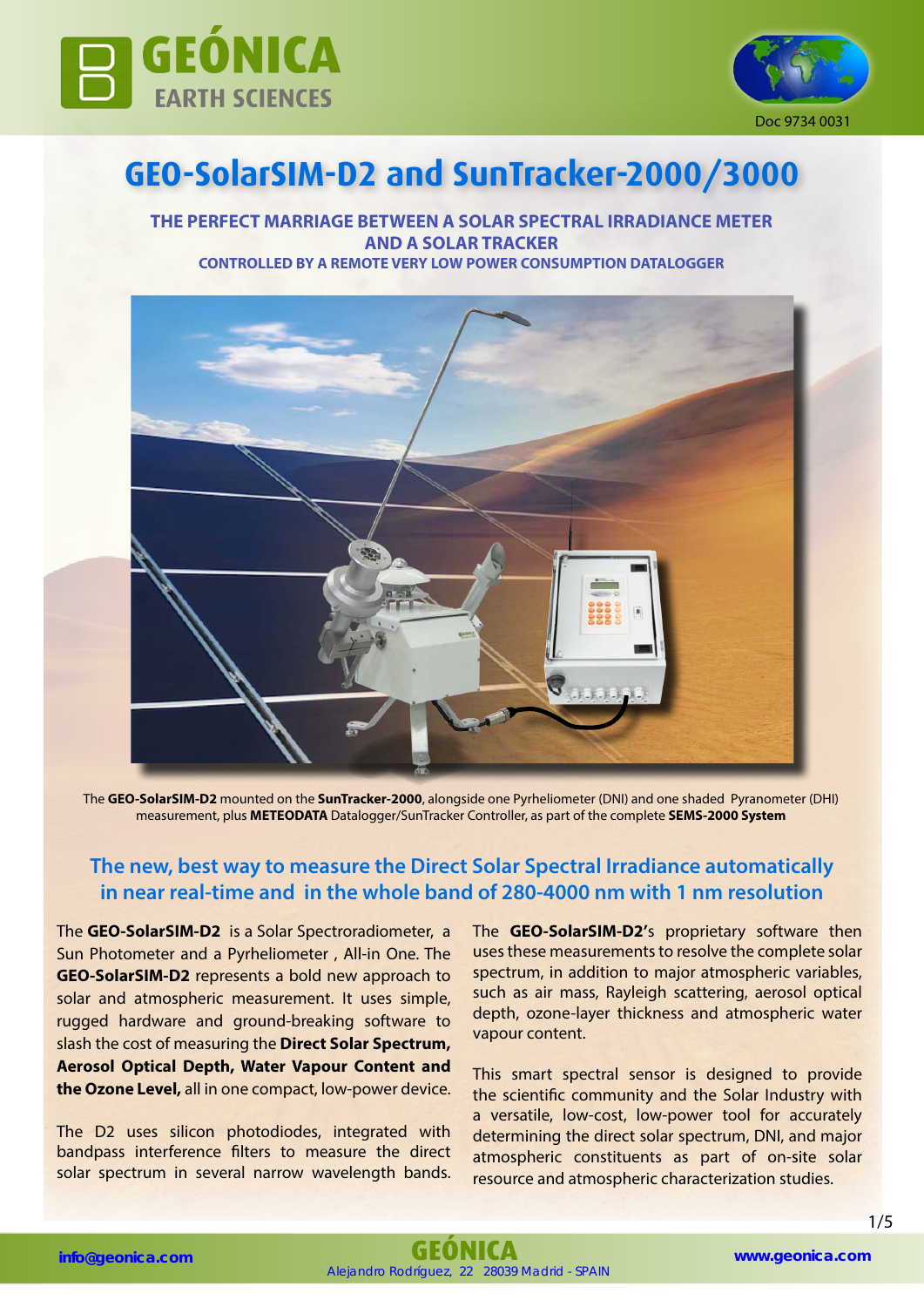



#### Doc 9734 0031

## **So much Data**

The D2 is a hugely versatile device that provides the function of a Spectroradiometer, a Pyrheliometer, a Sun Photometer and an Ozone Spectrophotometer, all in one. As a result the unit provides an unparalleled quantity and quality of data over 14,000 data points per time stamp.

#### **Direct Spectral Irradiance**

The D2 resolves the direct solar spectral irradiance over the complete spectral range **280 – 4000nm, with 1nm resolution.**

### **Direct Normal Irradiance**

Because the D2 resolves the solar spectrum over the complete spectral range, the integral of the spectrum is used to provide an accurate measurement of the direct normal irradiance (DNI).

#### **Aerosol Optical Depth**

The D2 provides aerosol optical depth values for each wavelength over the complete 280 – 4000nm range.

#### **Ozone content**

The D2 resolves atmospheric ozone absorption values for each wavelength over the complete wavelength range, in addition to the total ozone layer thickness.

#### **Precipitable Water Vapour**

The D2 resolves atmospheric precipitable water vapour values for each wavelength over the complete wavelength range, in addition to the total column amount.

### **Automatic Operation and Connectivity**

For automatic operation, the **GEO-SolarSIM-D2** is mounted indistinctly on the **GEONICA**'s **SunTracker-2000 or 3000** trackers , in such a way to precisely point the Sun continuously. Direct Solar Irradiance measurements at six different wavelengths, plus the temperature and the atmospheric pressure, are then measured and the individual raw data are transferred to our Datalogger **METEODATA** via a digital serial port.

## **The Software and Data Visualization**

Therefore, the software package must be installed on the computer of the Central Receiving Station for final data processing, database generation and visualization.

The **GEO-SolarSIM-D2** software features a windowsbased graphical user interface (GUI) that provides user with easy visualization of all of the **GEO-SolarSIM-D2**'s data streams. Features include:

- Visualisation of instantaneous spectral irradiance.
- Continuously updating daily plots of DNI, AOD, ozone.
- Visualisation of raw optical channel outputs.
- Internal humidity monitor.
- Customised data acquisition rates for different data streams.
- Internal heater with automatic control by the datalogger.



Alejandro Rodríguez, 22 28039 Madrid - SPAIN **info@geonica.com GEÓNICA www.geonica.com**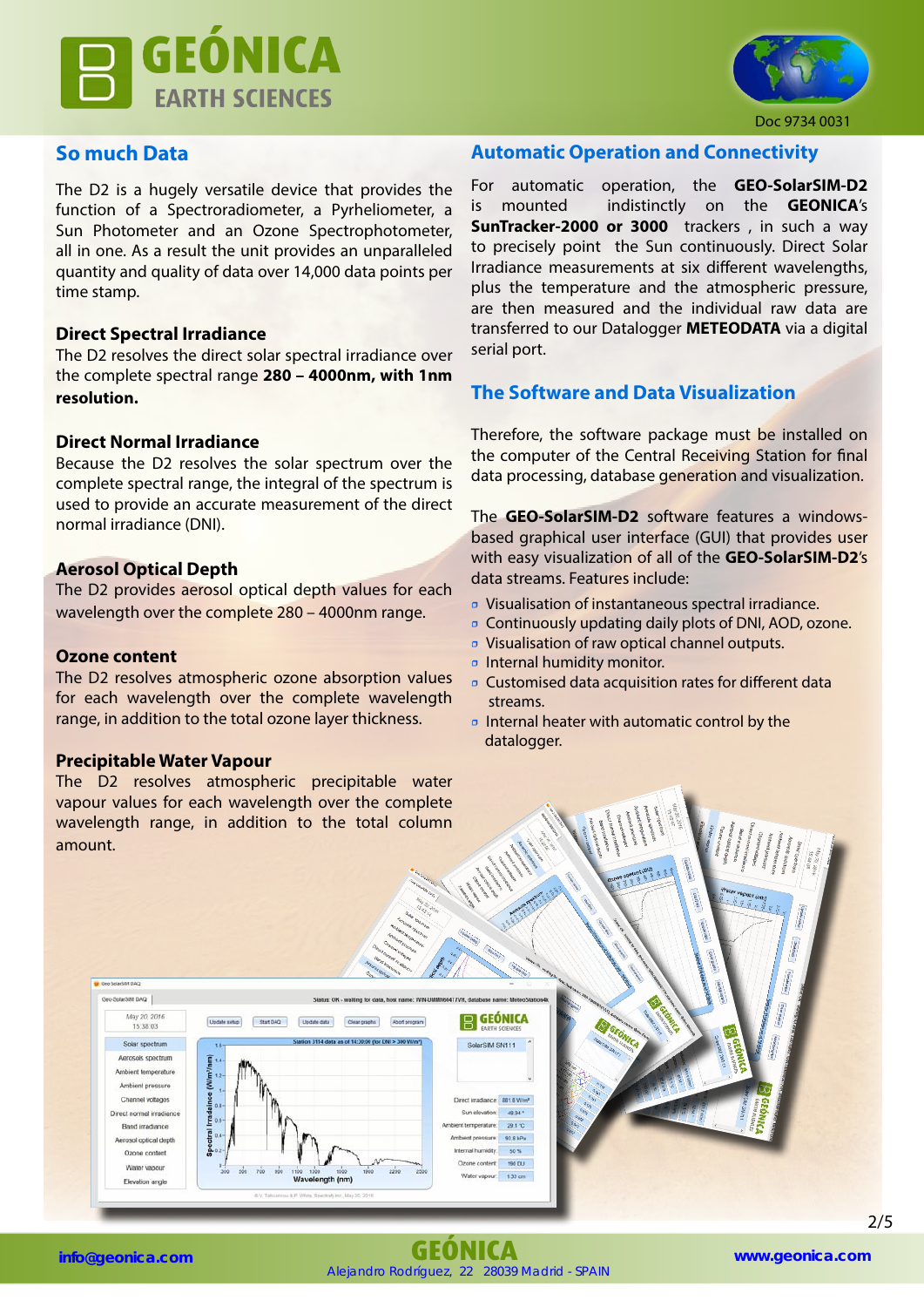



# **Main Areas of Application**

- Correction of atmospheric components (AOD, Water Vapor and Ozone) from satellite and models used in clear-sky models.
- Decrease the uncertainty in the long-term estimation of Direct Normal Irradiance (DNI).
- **Precise identification of clear sky conditions analyzing spectral bands attenuated by clouds. Especially** important in areas of high turbidity as the Middle East, India, etc. since in base of pyranometric data and current algorithms it is not possible to identify clear sky conditions.
- **In Solar Power Tower plants, characterization of the attenuation of solar radiation in the path from the** heliostats to the solar receiver.
- **Precise solar radiation predictions using on-site atmospheric components to correct modeled AOD, WV,** Ozone and rest of components.
- **•** Selection of best photovoltaic technologies for specific locations based on its spectral response.
- **Accurate predictions from sky imagers combined with spectral radiation and radiative transfer model** (RTM).
- Modelling and predicting the output of Concentrated Photovoltaic (CPV) accurately through its spectral response.

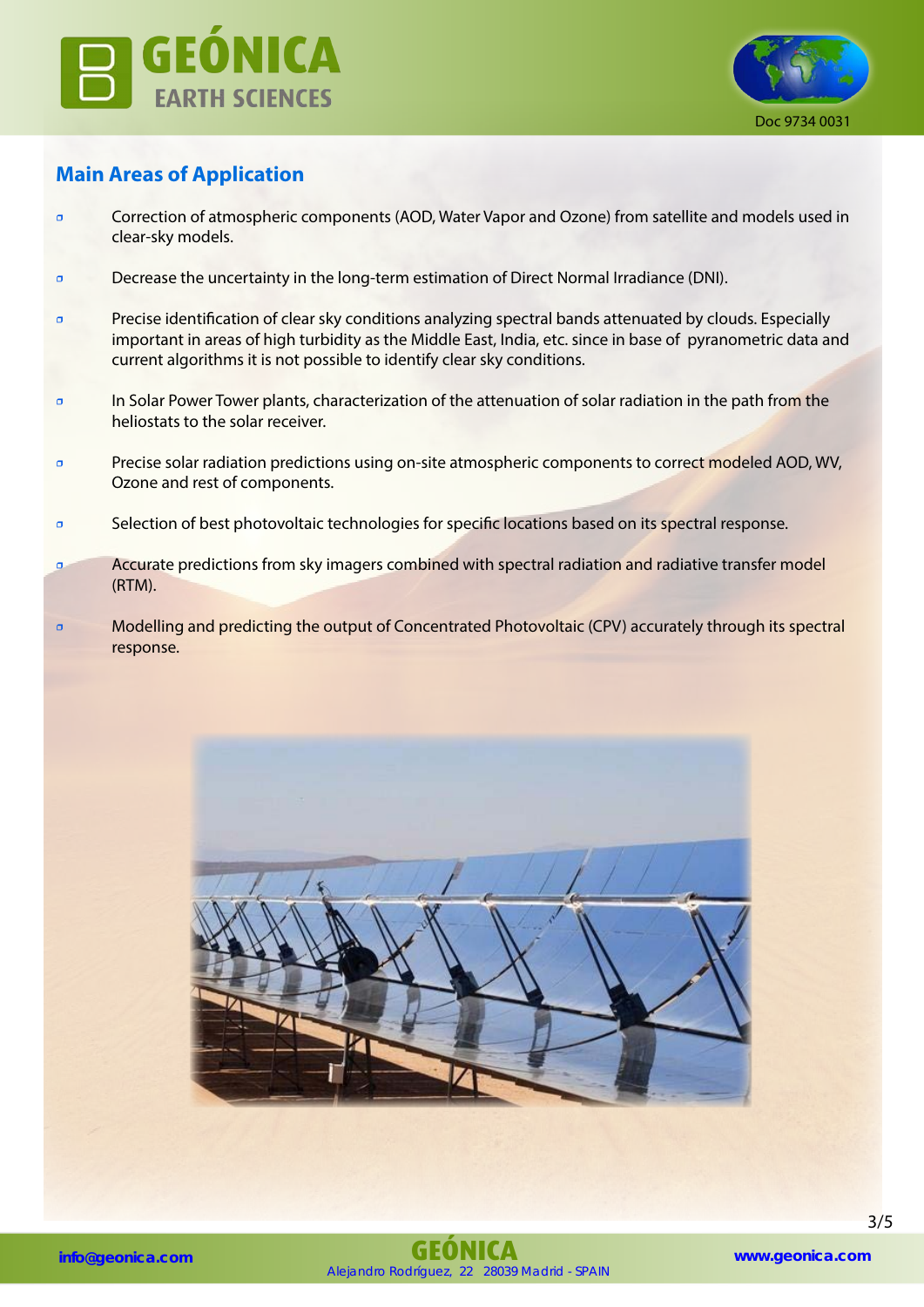



## **Connectivity**

The **GEO-SolarSIM-D2** is directly connected to our Datalogger **METEODATA** via RS485 port as an integral part of our Solar Energy Measurement System (**SEMS-2000/3000**), described in a separate brochure and illustrated in the picture shown below.



Typical field installation of the **SEMS-3000** System with solar sensors mounted on the sun tracker, plus meteorological mast, datalogger and power supply for autonomous unattended operation of the whole system

## **Accessories**

## **The Mounting Support**

With the device is offered a standard, anodized aluminum mounting adaptor, Model SP-D2 suitable for mounting the **GEO-SolarSIM-D2** on our trackers Model **SunTracker-2000 or 3000** series, which are also part of the **SEMS-2000 or 3000** Systems.